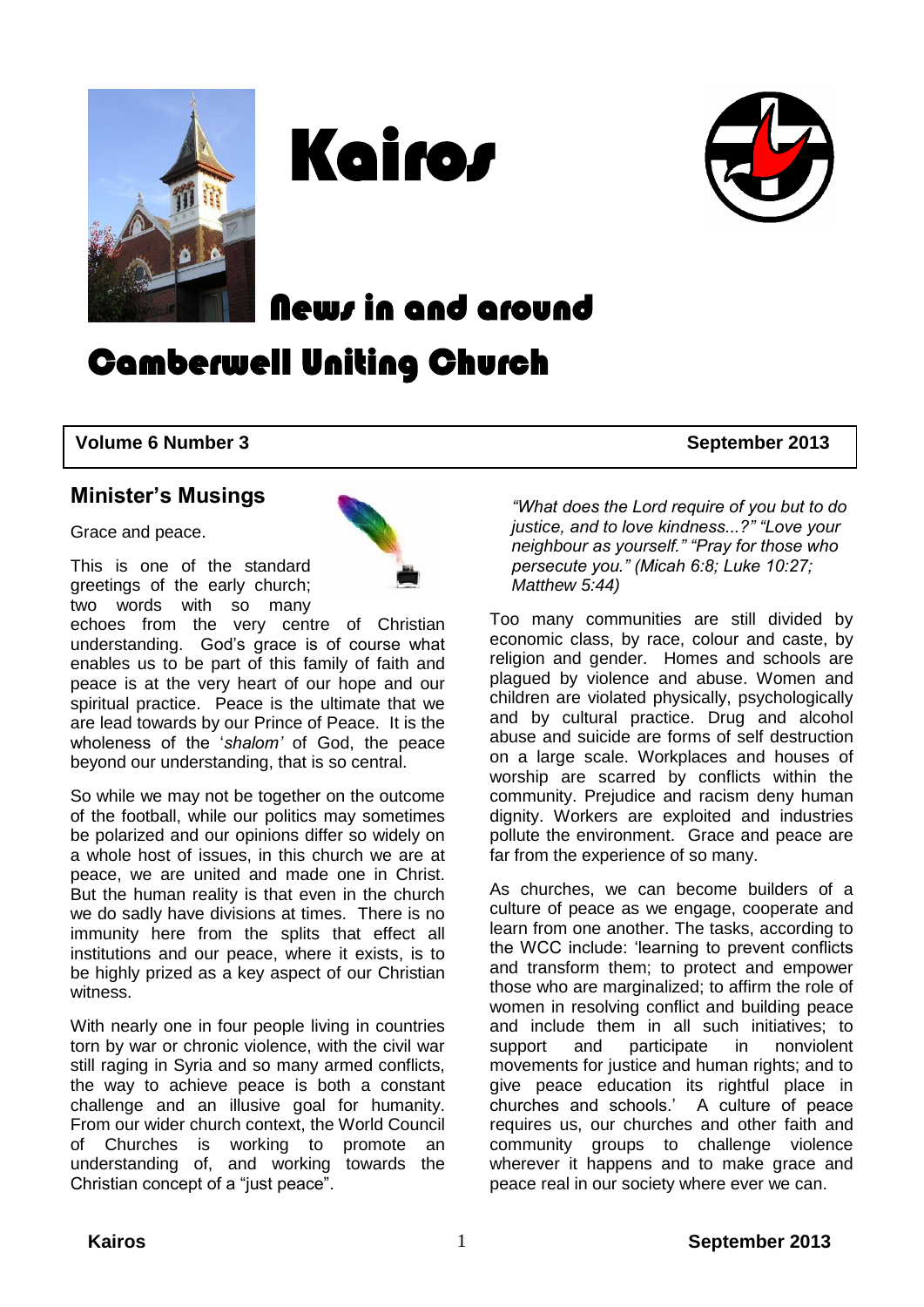Jesus' vision has just as much relevance now, and we have a better opportunity to reach out from our position in a globalized world than Jesus did in his time. But the challenge is to start. We have to work with our internal divisions, work to be a safe place for all, build the bridges with our brothers and sisters and our interfaith partners.

Peace is more than a pleasant seasonal greeting or archaic salutation. This is what the world is literally crying out for. We, the church of today, need to do the work to recover our gospel voice and show the way towards a reality where;

 '*justice and peace shall embrace.' Ps 85 'Until our longing joins our belonging in the consummation of all things in God, the work of peace will continue as the flickering of sure grace.'*

*(More info at: [www.actforpeace.org.au\)](http://www.actforpeace.org.au/)* Warm Regards, Rev'd Ian Brown

## **Editor's Comment**

Prayer is a powerful component of our belief system. Whether as part of the formal weekly



church service, or undertaken elsewhere, it acts as a means by which our people can praise God, offer thanks for everything we have been given, and ask for forgiveness for where we have fallen short.

I have come to think that when we pray, while we think we are seeking to change God's plans, God is seeking to change ours.

In this, prayer acts in parallel with one of the messages to flow from the weekly sermon – to show and encourage us how to live our faith.

To my mind, the 'Prayers of the People' links the preaching of the gospel with a path for us to follow as practising Christians in today's complex, seemingly increasingly violent, secular and less tolerant world.

These prayers bring into focus those in our community who need our help the most. And unfortunately this also seems to be a growing list. It is a big ask, but I can say from personal experience that the knowledge that our Church community is reaching out spiritually, as well as practically, warms the hearts and minds of those in need, and helps us not to get what we want, but what God wants for those suffering amongst us.

The authors of the Prayers of the People tap into a deep well of compassion and energy in our Church community, and consistently focus our attention on the work required to live the gospel. I thank the authors of the prayers for their passion, commitment, their eloquence, their speaking from the heart, and the positive impact of their message across our whole community.

Never underestimate the power of prayer – things may not always work out in the way we want, but that is not the point – we are here to do our best to ensure that God's will is exercised on earth. Stuart Ensor

#### **As often as we eat the bread**

Lyrics to the Hymn composed by Norman Young

- 1 As often as we eat the bread and drink the cup that Jesus gave, our souls and bodies shall be fed by God, who comes to heal and save.
- 2 Christ's body broken, blood poured out, for all he gave himself in love that none on earth may be without the saving grace from heaven above.
- 3 That gift of grace renews, and binds us into one with Christ our head, who died that all the world may find its life in him, the living bread.
- 4 So now we come once more in praise; receiving, give ourselves to you, Creator-God, whose power shall raise, and at the end make all things new.

Norman Young (1995)

*Thomas Heywood Organ Recital Sunday October 13, 2.30 pm Proceeds for Asylum Seeker Support Please come & bring family, friends & neighbours. Adults \$25 Concession \$20 Under 16 Free High Tea \$5 A memorable music performance*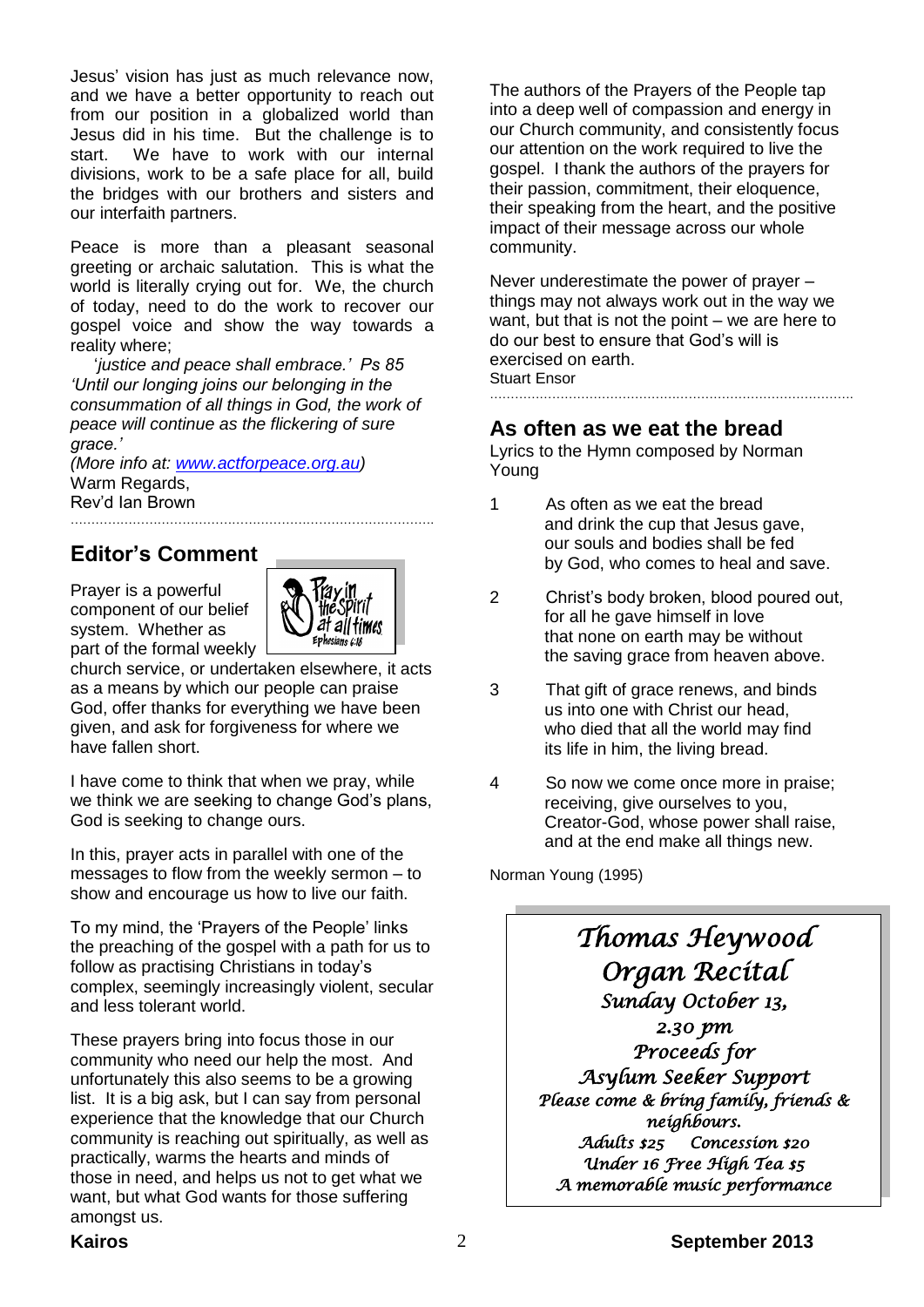## **A Gaelic Blessing:**

May the road rise to meet you, May the wind be always in your back, May the sun shine warm upon your face, And, - till we meet again - May God hold you in the palm of His Hand Amen. Helen & Trevor Barnard …………………………………………………………………………….

#### **Memories of Barry Prior -** Fiona Ensor



 Barry Prior was the minister at Camberwell Uniting Church from early 1982 to about April 1987. The Ensor family arrived at CUC at the same time with three small children. He was the

first Minister they knew – and they came to church every week then. Barry was friendly and funny - his children's addresses were legendary. He usually had help from his friend "Snoop" who was a possum hand puppet. To our children "Snoop" was a furry friend who had plenty of fun stories to tell - little did they realize they were learning Bible stories and the basic Christian ethics by which to live.

Barry was always there when he was needed, and for us that was when I needed to go to England for five weeks with my father as his sister was very ill. Stuart stayed here with three children, and Barry and his wonderful family and the whole congregation were very supportive. Barry stood up for people who needed help even when others had given up! His passion for social justice was legendary and the world is a better place for his contribution.

Barry had a wicked sense of humour which occasionally came back to bite him. Notably, he teased Ruth Crawley, Dorothy Ling (Ruth's sister who was at Camberwell UC then) and Margaret White about their Tasmanian heritage. Barry knew he had been adopted by Mr and Mrs Prior, but knew nothing of his biological parents. He set about finding out them while was at Camberwell, as both his adopted parents were now dead.

He did find his biological family - not his parents as they had both died - but step brothers and sisters. His mother had given birth to Barry – guess where? In TASMANIA !!

They had then come to Melbourne where she put him up for adoption!! What an ironical twist. Barry did so much more than I can relate here, or that I even know about, but his effect on me and my family was profound. In fact my father, a lifelong Anglican, asked him to assist at his funeral service, a true testament to his stature, capability and discipleship as a true Man of God.

Along with Barry, his wife Jo has been a great friend to me for 30 years as have his children of whom I am very fond.

Vale Barry-you are at peace now. Fiona Ensor …………………………………………………………………………….

#### **News from Church Council**

Since our meeting in May quite a few property matters have been resolved. Manly Plumbing has completed work on the **ventilation under the Hall** at a cost of \$10,166.20. We are still waiting for Manly Plumbing to supply a quotation on **upgrading the toilets at the rear of the Chapel**. Presbytery has approved the quotation for the **internal reconfiguration of the church** and the work is already well under way. After considering three quotes for the **resurfacing of the car park** at the rear of the church, Council accepted the quote from Custom Asphalt (\$8,910) pending approval from Presbytery. The **Chapel has been re-carpeted** with second hand carpet thanks to Reliance Carpets.

In our discussion segment we looked at a brochure entitled 'New Safe Church Policies for Preventing Abuse in Congregations and Presbyteries'. Ian explained the history of the development and updating of these UCA policies. After a brief consideration of the content summarized in the brochure, it was agreed that we at Camberwell UC will need to become familiar with the policies and will need to attend training days so that we are ready to implement the policies when appropriate.

Presbytery met on  $25<sup>th</sup>$  May - the first meeting with the new Chair – Beth Horsfield. Three people have offered and were accepted as candidates for ministry. Positive accounts of Synod were given by three different participants, and an account of Ministry in Tertiary Education was also presented.

Church Council did not meet in June, however, at the July meeting the office-bearers were all re-elected i.e. Jenny lawton as Chairperson, Ruth Crawley as Secretary, Elaine Robinson as Minute Secretary and Max Harris as Treasurer.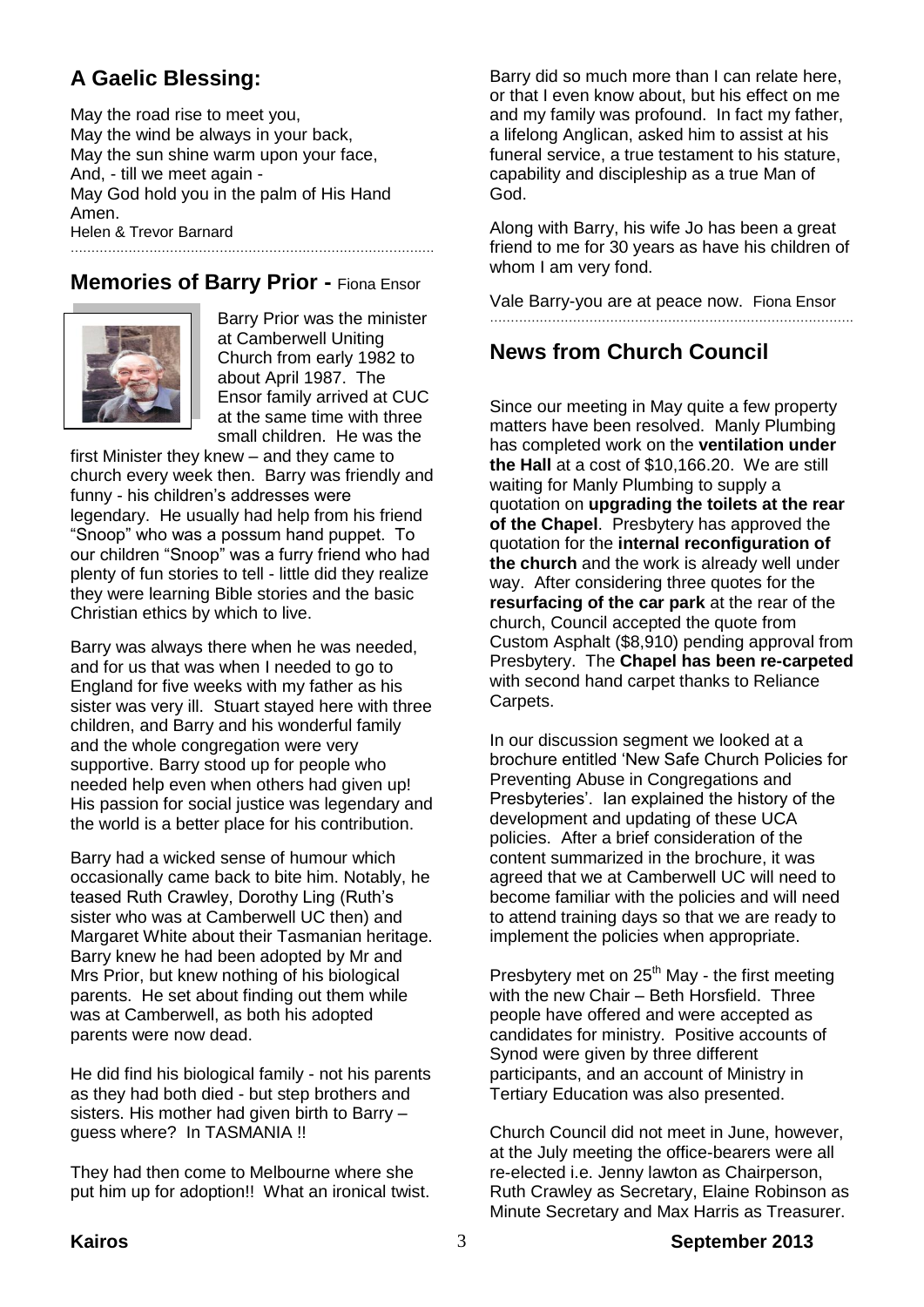Fiona Ensor reported on the Safe Church Workshop which she, Alex Stewart and Ruth Crawley attended earlier in the month.

At both the July and August meetings there was discussion and consideration of Special Circumstances Uniting our Futures. It was decided to advise the Presbytery that Camberwell does not have beneficial use of any property which is not being used in active ministry which could be divested. Council members are very conscious this is a difficult time for the Church and mindful that some of our neighbouring congregations are facing some difficult decisions regarding their future use of property.

The progress of the reconfiguration of the church was discussed at both the July and August meetings. Works are almost completed and there have been many positive comments from users of the building and our own members. We expressed our great appreciation for the co-ordination of the works carried out by Stuart Ensor on our behalf. His efforts ensured the works progressed in a very orderly manner. Thanks was also expressed to Margaret White for her role in the office during Carolyn's absence and in liaising with various building users during the renovation works.

The area of rising damp in the rear of the church has been investigated, the downpipe repaired and we now wait for the wall to dry out completely before commencing any internal painting works. We are pleased the Moderator has accepted an invitation to come to celebrate the completion of the renovation works with us on 15<sup>th</sup> December.

The resurfacing of the rear carpark is being arranged and will take place shortly.

It was also decided that a project to upgrade the toilets at the rear of the chapel should be postponed until 2014.

Our minister, Ian, celebrates the  $20<sup>th</sup>$ anniversary of his ordination in December this year. Church Council is inviting the congregation and some special people in Ian's life to join us for the service and lunch on  $17<sup>th</sup>$ November to mark this special anniversary with Ian and Margery.

## **A moment for Humour**

A Very Faithful Woman

An elderly lady was well-known for her faith and for her boldness in talking about it. She would stand on her front verandah and shout, "Praise the Lord."

Next door to her lived an atheist who would get so angry at her proclamations he would shout, "There isn't no Lord!!"

Hard times set in on the elderly lady, and she prayed for God to send her some assistance. She stood on her verandah and shouted, "Praise the Lord. God I need food! I am having a hard time. Please Lord, send me some groceries."

The next morning the lady went out to verandah and noted a large bag of groceries. She shouted, "Praise the Lord."

The neighbour jumped from behind a bush and said, "Aha! I told you there was no Lord. I bought those groceries, God didn't."

The lady started jumping up and down and clapping her hands and said, "Praise the Lord. You have not only sent me groceries but you made the devil pay for them!"  $\mathbb{R}$  . The contract of the contract of the contract of the contract of the contract of the contract of the contract of the contract of the contract of the contract of the contract of the contract of the contract of th

## **News from CASS**

Since the last edition of *Kairos,* there have been significant changes in the Asylum Seeker Projects run by Lentara



UnitingCare, the organisation Hotham Mission ASP joined with at the beginning of this year.

At our June meeting Josh Badenoch (General Manager of the Lentara UnitingCare Asylum Seeker Programs), explained to us that the Commonwealth government was putting the community detention programs out to tender as part of a remodelling of the delivery of these services. At that stage Lentara UnitingCare was in the process of deciding whether or not they were in a position to join the tender process.

Since then the Lentara Board has decided not to participate in the tender process for provision of Community Detention services. The Department of Immigration and Citizenship (DIAC) is looking for larger organisations which can provided 24/7 care on a national scale and Lentara UnitingCare would not be able to meet this requirement.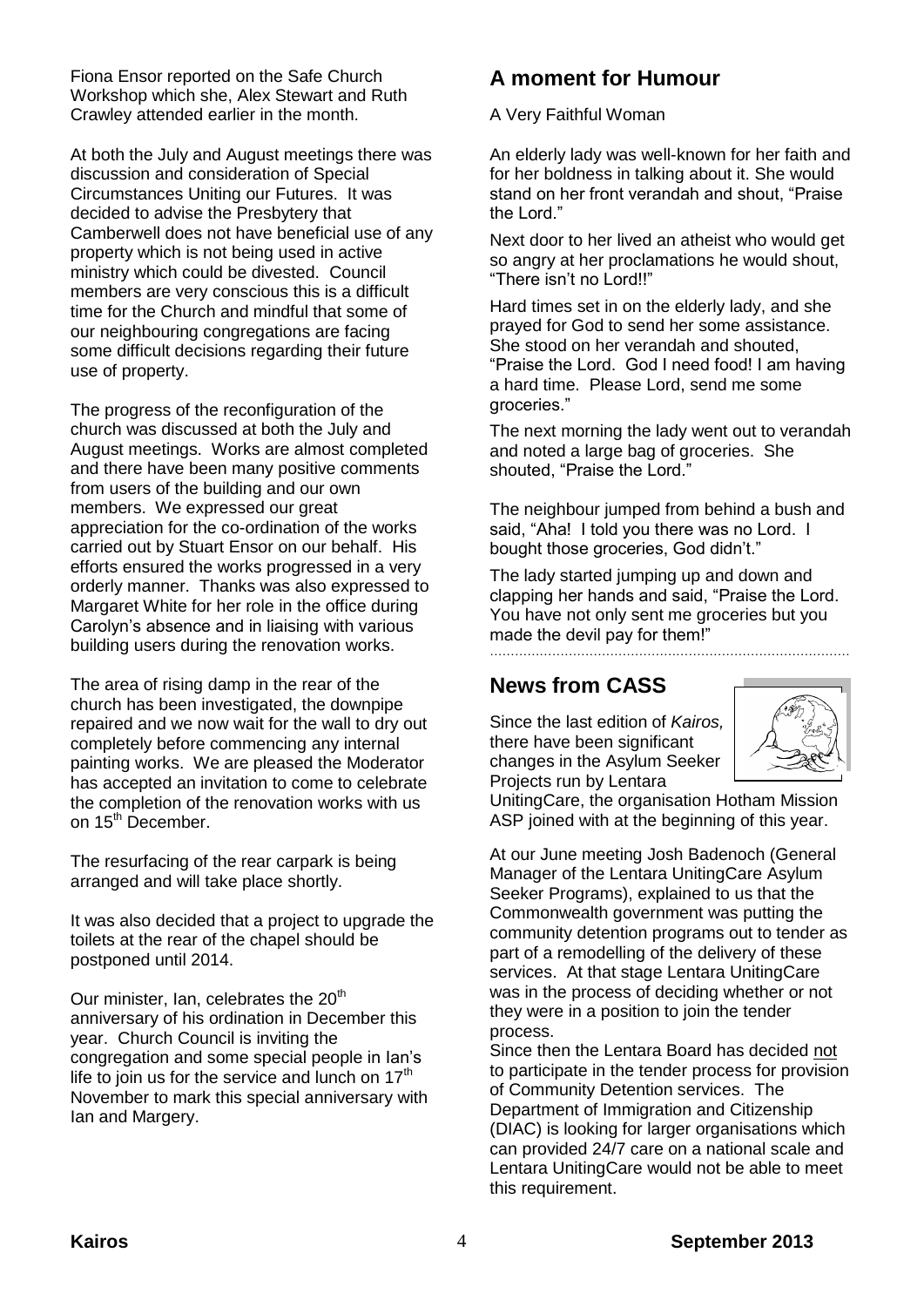What will this mean for 'Illoura' and Camberwell UC? We won't know the answer to this question until the tender process is finalised. The Young People's Program (for unaccompanied minors) which we have been part of, will be gradually wound down between now and the end of the year. Once the boys turn 18, they will be transferred to other providers as negotiated with the Red Cross - the organisation Lentara currently works with in this area.

If the Red Cross or another large service provider such as the Salvation Army is successful in the tender process, they may well decide to retain the existing transition houses (such as 'Illoura') and the case workers currently operating in the Lentara ASPs. However, if they decide to make a completely fresh start we may well have the option of returning to the arrangement we started out with, in 2009 - offering 'Illoura' to Lentara UnitingCare for use by the significant number of clients they continue to provide services for in Lentara's non-government funded programs.

The Lentara decision to not tender for the community detention program has meant that Josh Badenoch has resigned from his position, and Emma Pullen, with whom we have had a long association through her work as Tenancy and Housing Co-ordinator, also finished up in mid-July.

At our August meeting, Damien Arnold (General Manager, Corporate Services) brought us up to date. Lentara believes it lacks the infrastructure to service the needs of the Young Persons Program (YPP) so has withdrawn and Red Cross is now the sole service provider with the current arrangements in place until the end of March. The Federal Government has asked interested bodies to tender to provide service for the YPP after March. Tenders close in October.

In October, our major fund raising activity will be an organ recital by Thomas Heywood on Sunday 13<sup>th</sup> October at 2 pm. We will benefit with 20% of the takings and any additional funds we raise from providing High Tea after the concert. Our last Thomas Heywood was spectacular and we look forward to this recital in our new space.

…………………………………………….

Elaine Robinson

# **Message on Church Board**

"7 days without God makes one weak."

## **Happy Birthday Camberwell Music Society**



At a concert in the church on September 7 the Camberwell Music Society cut a birthday cake to mark the  $50<sup>th</sup>$  anniversary of its "Concerts at the Junction". The opportunity was also taken to present Marion Champion with a Life Membership of the Society. She shares this honour with two other church members - Trevor and Helen Barnard who were President and Secretary for many years.

Formed in 1963 as the Camberwell Music Club, concerts were first conducted in the Fairmont Avenue home of the founder, Mrs. Coetmore-Knott. The name was changed to the Camberwell Music Society in 1968 and, in 1971 concerts moved to the Camberwell Council Theatrette.

The society purchased its own Bluthner grand piano in1972 and this instrument, located at the front of the church, continues to serve the society well today. A move to St John's Anglican Church in 1978 unfortunately resulted in a broken leg for the piano, just hours before the first concert. Some rapid repairs enabled the concert to proceed as planned.

In the 1980s the society went from strength to strength with increases in the number of concerts and the audiences attending. However the following decade was more challenging as local citizens became more mobile and good music alternatives became more accessible. While the number of concerts decreased, the society continued to foster and support talented young musicians.

A building re-development program at the St John's Anglican Church determined that an alternative venue was required for the 1999 concert series. The move to the Camberwell Uniting Church proved to be a good one – with great acoustics in the church and a warm welcome from the church community. However the President expressed concern about the future of the society. Cash reserves had fallen from near \$15,000 in 1990 to less than \$5,000. He wondered if an amalgamation with another like-minded organization in the near future was a logical solution.

In 2000 representatives of Camberwell Uniting Church, Marion Champion and Bill Kirkpatrick played an active part in developing a strategy to broaden the Society's program to attract a larger audience and involve more of the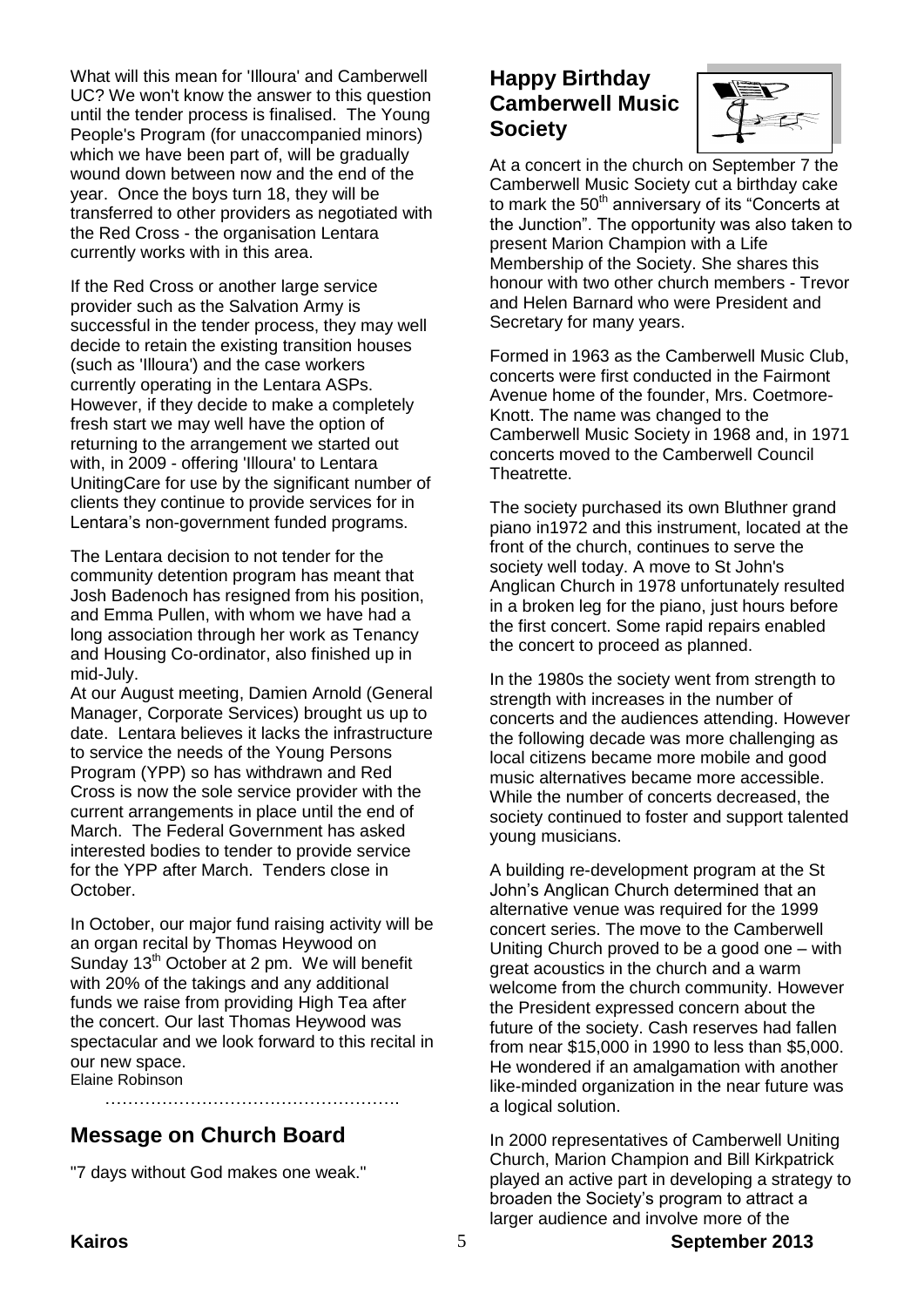community. Specifically it proposed concerts involving the Camberwell Primary School, the UCA Indonesian community, the church organist, and the pool of young talented musicians in the community.

In 2001 the strategy was applied with an Indonesian Cultural evening, an organ recital and the first of many combined concerts with the primary school. Arrangements were made for an Australian National Academy of Music concert in the following year. The year ended with a profit of \$19 - only the second surplus in 11 years. It proved to be the turning point and the society has made a surplus every subsequent year.

When presenting Marion's Life Membership, President Peter Gray commented on Marion's outstanding contribution to the society over the past 13 years. Always a visionary she is continually looking at ways to make the concerts attractive to concert goers and the society successful. Her role as Public Officer and her continuing help with publicity and in attracting sponsors has been invaluable.

The survival and success of the Society owes so much to those who have served on its committees like Marion, the musicians who have played their beautiful music, the enthusiasm of the audiences and supporters. In particular the Society appreciates the association it has with the Camberwell Uniting Church community and the support that the Church has given it. All this has helped keep live music alive in Camberwell. Eric McKay …………………………………………………………………………….

## **Messy Church**

#### **June - "David the Shepherd Boy**"

"David play on your harp" and "King of Kings" were fitting songs to sing when the Messy Church theme for this month was David as a shepherd boy, anointed by Samuel, as the chosen one to be the next King of Israel. All David's big, strong, smart brothers (7 of them) were rejected. He was small, young and only a shepherd boy but God chose him for "what was in his heart" according the video clip we had of the story in the Celebration time. Ian talked about that it is what inside of us that counts in God's eyes – not how we look on the outside.

The activities based around David's story that we could do were: Puff paint sheep with Marg R.; Lion and Wolf shooting range with Irene;

making wheat and balloon balls for the shooting range with Lois; coat hanger harp with Ian and Maxene; storybook with Alex; heart suncatcher with Marg White; marshmallow in "horn" conesto anoint David; tin foil and chenille crowns with Ruth and Owen.

The meal at the end was, surprise, surprise-Shepherds' Pie and Salad or Garden Pie for those who did not want to eat a meat pie. Then there was marshmallow in ice cream cones for those with a real sweet tooth! Thanks Ruth and all the good cooks who made the pies. Fiona Ensor



#### ……………………………………………………………………………. **July - "The Good Samaritan"**

Margery arranged so many wonderful activities around this story - gathering activity was the making of sandals for the long and dusty walk to Jericho. Helped by Maree and Lois many people had sandals for the long walk. They then followed the road signs to Jericho and on the way ginger bread bandits made by Alex, were iced to look like the bandits in our story. Tiono and Jeff were there to assist anyone who dared ice a bandit! Ruth and Owen assisted those who chose to make the Good Samaritan of green gumby wire - quite challenging although Judy said that making a donkey out of cork and toothpicks on her table was also challenging but rewarding! Maree supervised the making of a hand mandala - decorating hands and pasting on a circle as helping hands. The wounds had to be treated so Fiona and Maxene helped people to make wheat and lavender bags as cold compresses (Maxene sewed them up on a sewing machine). A salve for the wounds was next to be made with the help of Margery and the help of lavender oil. Then off to see Dr Judy to have the wounds bandaged and at the inn at Jericho where the Samaritan left the wounded man, after giving the innkeeper money, Margaret was there to help with penny polishing.

We all then adjourned to the Chapel for the celebration. We sang "Put on Love with your sneakers" and "One more step along the world I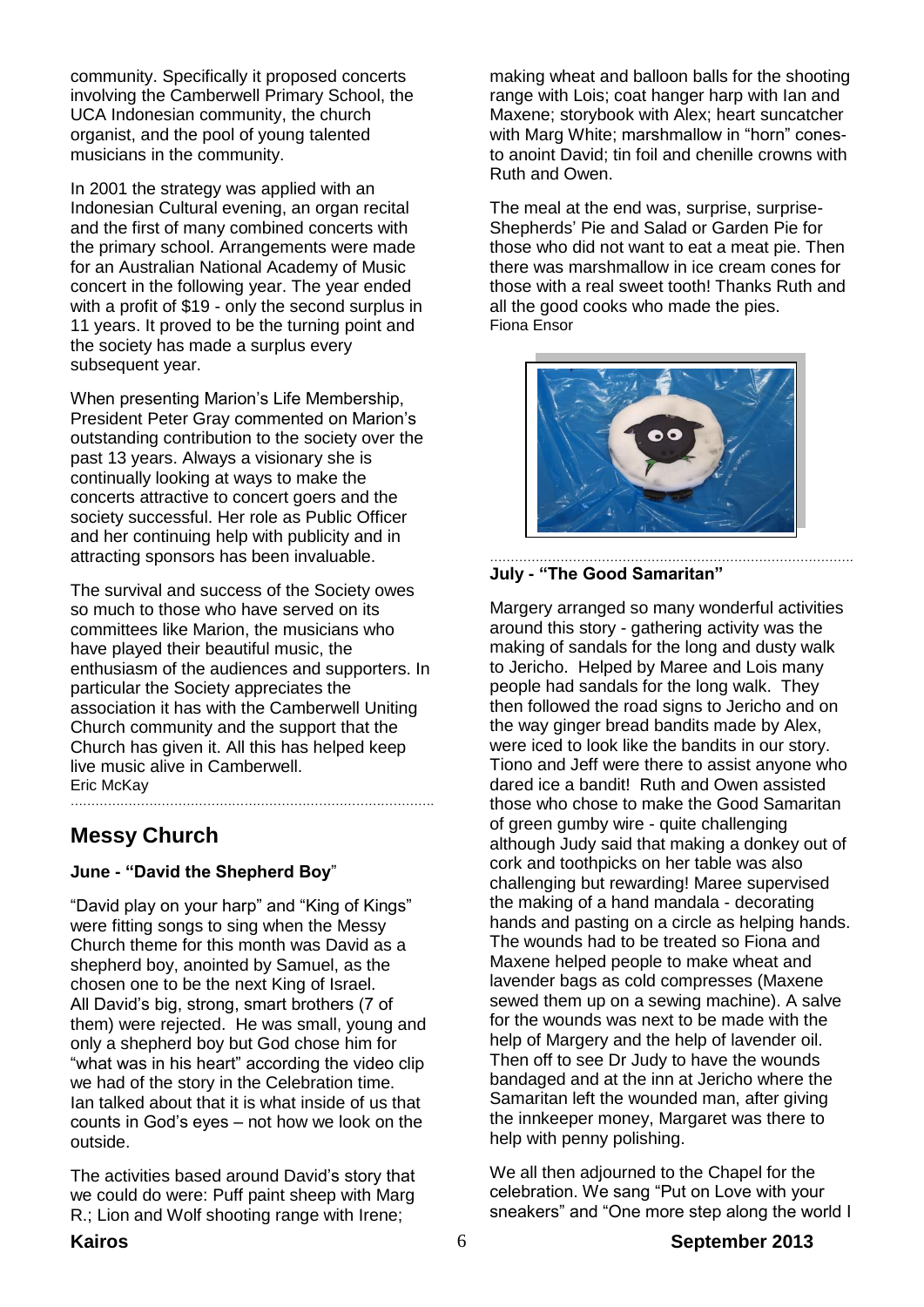go", listen to Fiona telling the Good Samaritan story (one of Jesus' parables) and then acting it out with some eager volunteers! Ian lead us in prayer about looking after our neighbours and the Reflection was about who is our neighbour!

After all that activity everyone was ready for dinner. Ruth along with help of many others, was busy organizing hamburgers and salad in the kitchen - Stuart cooked the hamburgers in three frypans at once! We had the gingerbread bandits and Tiono's cake to finish off!!! We had three new families with us - a total of 47 people (19 children) - such a happy time . It was however Brynne Massey's (and her parents Kevin and Sue) last Messy Church with us, as they are returning to their home in America to live. They have been coming for about a year. We wish them well.

Fiona Ensor





The Prodigal Son ", one of Jesus' parables, was the topic for Messy Church this month. A very well-known, and loved story for most of us but new to most children.

Everyone so enjoyed making a farm "For Sale" sign to begin with, helped by Carolyn and then selling the farm to Lois who gave them a bag of gold coins. Then they entered the " fun land"  $$ after a stamp from Sue and where for a gold coin there were fun games to play. Michael, Stuart and Max helped people to spend their money. When all the money was gone, it was time to get a job. Looking after pigs was the only job available. Everyone then could make little pigs with Maree, out of pink balls. On the road home people could paint feet with Judy, and then on arriving home, Tiono helped make frames for a picture of a "father hugging his son". Finally everyone could make a special coat out of shopping bags with streamers attached. Ian did look very impressive in his coat!!

Into the celebration then in a newly renovated church where we all sang "Put on love with your sneakers" and "God loves you and I love you".

Fiona told the story of The Prodigal Son" and Ian lead prayers and gave a reflection on how God will always forgive us even when we make mistakes.

We all enjoyed Carolyn's photos of the day. We shared a Pasta Bake meal-thanks Ruth, and a cake from Tiono, and also ice-cream and sprinkles.

We also had two visitors from Beaumaris Uniting Church who came to see what we did because they heard Ian speak at a Presbytery day earlier this year. Adults-25 Children-7

Fiona Ensor



## **Pastor Jeremiah Steepek**

Pastor Jeremiah Steepek (pictured) transformed himself into a homeless person and went to the 10,000 member church that he was to be introduced as the head pastor at that morning's service.



He walked around his soon to be church for 30 minutes while it was filling with people for the service. Only three people out of the 7-10,000 people said hello to him.

He asked people for change to buy food - NO ONE in the church gave him change. He went into the sanctuary to sit down in the front of the church and was asked by the ushers if he would please sit in the back. He greeted people to be greeted back with stares and dirty looks, with people looking down on him and judging him.

As he sat in the back of the church, he listened to the church announcements and such. When all that was done, the elders went up and were excited to introduce the new pastor of the church to the congregation. "We would like to introduce to you Pastor Jeremiah Steepek."

The congregation looked around clapping with